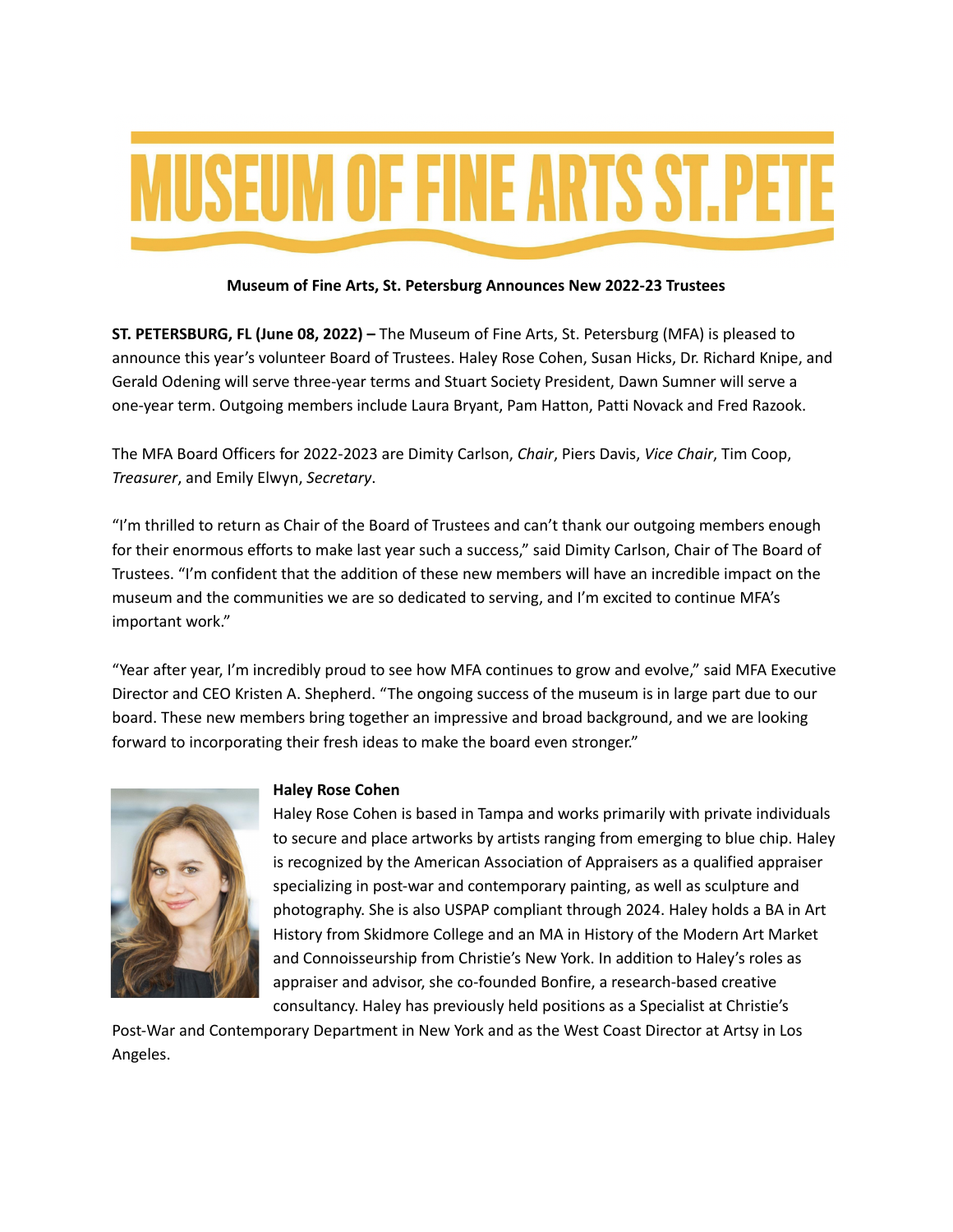# **Susan Hicks**



Susan Hicks has been a member of the MFA Legacy Society and a MFA store volunteer for 29 years, and she serves on the committee for the 60th anniversary of The Margaret Acheson Stuart Society and the board of the MFA Collectors Circle. She has dedicated 37 years to the Center Academy/Lll Licensing, Inc., where she currently serves as Vice President and Marketing Consultant. Prior to her current role, Susan was the president of many groups including St. Petersburg Junior Woman's Club, PARC, The Margaret Acheson Stuart Society, and Town and Gown of University of South Florida St. Petersburg. She is a current member of Women in Philanthropy-St Anthony's Hospital Foundation, The

Christmas Belles-Christmas Toy Shop, Junior League of St Petersburg (Sustaining member), The Dali Museum Guild (founding member), and The Florida Orchestra Board of Consultants.



## **Dr. Richard Knipe**

Dr. Richard Knipe's art-collecting father sat on the Orlando Museum of Art Board for many years. An antique collector, Richard is a partner at Florida Cancer Specialists and has been in private practice in Florida since 1997. He previously served as Chief of Medicine at St Anthony's Hospital, Oncology and Hematology Fellow at Moffit Cancer Center, and Ophthalmology Resident at University of Louisville. An alumnus of University of Notre Dame and University of Florida, Richard is married to Margaret Acheson Stuart Society member Sue Carden Knipe. They have two children.



#### **Gerald Odening**

Gerald Odening is the Founder and Managing Member of registered investment advisor GRO Capital LLC and GRO Holdings. He has spent over two decades as an equity research analyst, serving as Managing Director of JPMorgan and Hambrecht & Quist, and was recognized as an All Star team member by Institutional Investor. His research on the emerging education services industry resulted in the expansion of colleges' and secondary schools' ground and online presence. He previously served as Treasurer and Board Member of The Pennington School.



#### **Dawn Sumner**

Dawn Sumner is a fourth generation native of St Petersburg and has careers in interior design and shopping center management. Her family has a long history of services to the community and she is the first second generation President of the Stuart Society. Dawn grew up coming to the Museum of Fine Arts and is pleased to have the opportunity to serve and advance the museum in the community.